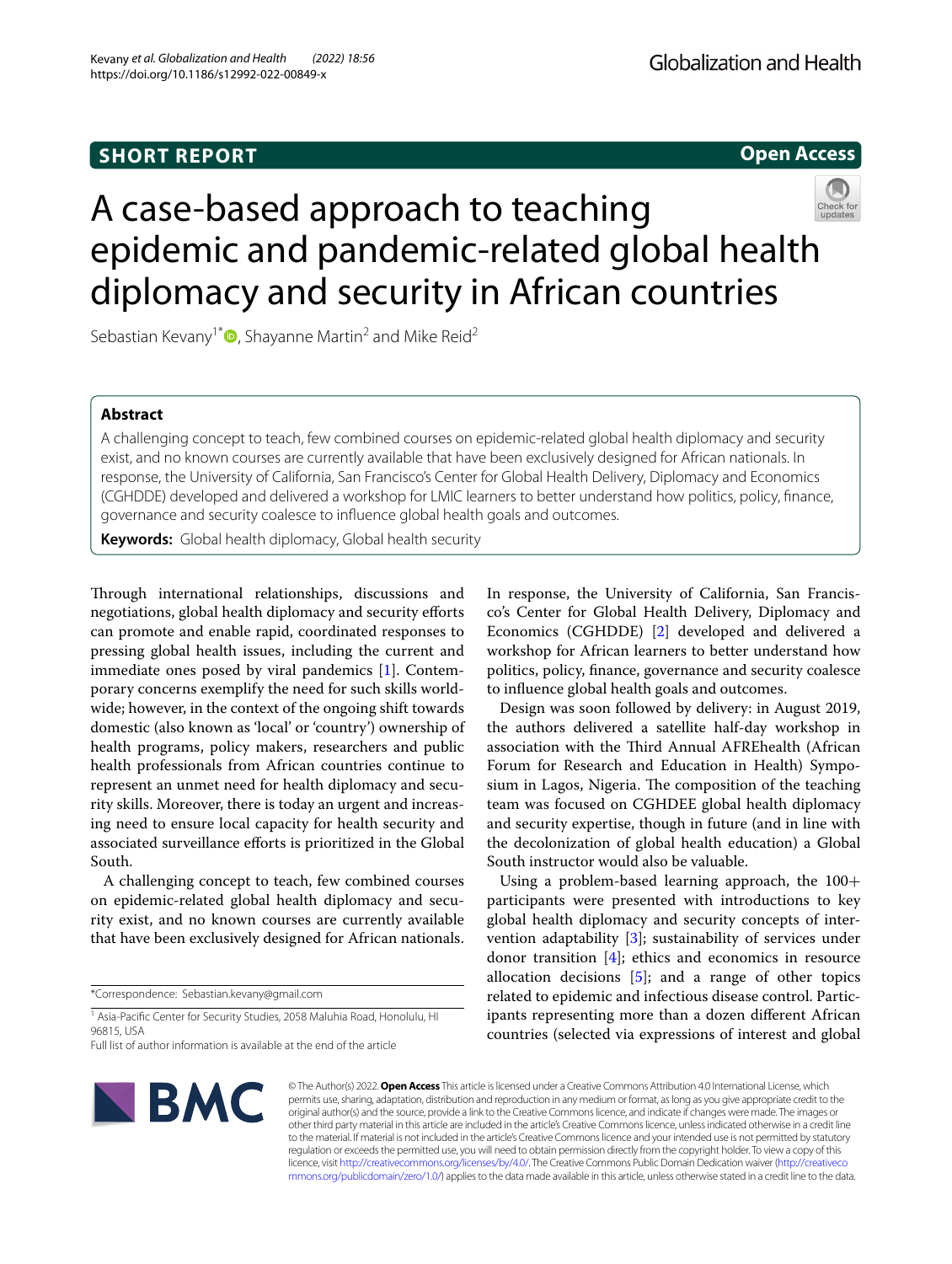health networks) and with backgrounds in government, research, and non-governmental organizations were then invited to discuss, in small groups, case studies that demonstrated the role of diplomacy in responding to global health security and epidemic control challenges.

Comparison of pre- and post-workshop surveys demonstrated self-reported increased understanding of the concepts of ethics and global health service delivery; global health security; global health stakeholders; and donor fnancing transition in a group with little prior reported formal training in the feld of global health diplomacy. Participants most commonly reported benefts from the interactive nature of the group casework, although both the trainers and participants noted more time was needed for case study discussion. These findings suggest that there is a signifcant unmet demand for more widespread training in the concepts of both health diplomacy and security – in particular, how the two realms interact in epidemic or pandemic contexts. In many cases, particularly when military involvement is required (as in the 2014 West African Ebola outbreak) [\[6](#page-2-1), [7\]](#page-2-2), health security and infectious disease control eforts require intensive diplomatic and political efforts for success – not least to ensure that health gains are not ofset by international relations losses.

In order to enable related conceptual understanding, in preparing the didactic content of the workshop, our team deliberately moved away from the concept of "donor" and "recipient" countries, concepts which may too easily lose relevance and immediacy in the health security context, in which it is vital that all countries, regardless of development status, adopt equally high standards. However, case study discussions also revealed the challenges of re-orientating global health diplomacy and security concepts from Global North to Global South learners in this regard; too often, health security and diplomacy was found to be perceived as protecting the economic and health interests of more affluent countries, at the expense of the Global South.

Such shortcomings were perhaps inevitable: to our knowledge, this was the frst global health diplomacy and security training (and which is adaptable to virtual settings) developed specifcally for African learners. While our case-based approach was successful, our experience also demonstrated that more time is needed to allow learners to walk through real-world applications or devise solutions that would be acceptable to local, national and international global health stakeholders. Thus, despite an effort to re-position global health diplomacy and security in terms of donor transition and African ownership, such mixed reactions demonstrated a need for greater cultural humility when designing related curricula for Global South learners.

In the current pandemic environment, these lessons should not be ignored: African countries are under pressure to enact a robust COVID-19 response, just as they have needed to, in the past, for tuberculosis, HIV/AIDS, cholera, malaria, leprosy, and many other infectious or epidemic diseases. However, without adequate attention to the design and delivery of related training eforts, both the health security and diplomacy efforts of the Global South will inevitably be limited, most particularly by not including local actors as integral and vital problem solvers. In turn, such limitations threaten the health security of more affluent countries; building international health security capacity is, undoubtedly, in the global interest.

#### **Acknowledgements**

N/A

#### **Authors' contributions**

SK, SM, and MR all contributed equally to this manuscript. The author(s) read and approved the fnal manuscript.

#### **Funding**

N/A

#### **Availability of data and materials**

N/A

#### **Declarations**

**Ethics approval and consent to participate** N/A

#### **Consent for publication**

All authors consent.

#### **Competing interests**

The authors declare that they have no competing interests.

#### **Author details**

<sup>1</sup> Asia-Pacific Center for Security Studies, 2058 Maluhia Road, Honolulu, HI 96815, USA. <sup>2</sup> University of California, San Francisco, USA.

#### Received: 25 February 2022 Accepted: 10 May 2022 Published online: 26 May 2022

#### **References**

- <span id="page-1-0"></span>1. Chattu VK, Knight A, Reddy KS, Aginam O. Corrected and republished: Global Health diplomacy fngerprints on human security. Int J Prev Med. 2020;11:32. [https://www.ncbi.nlm.nih.gov/pmc/articles/PMC6921280/.](https://www.ncbi.nlm.nih.gov/pmc/articles/PMC6921280/)
- <span id="page-1-1"></span>2. Lal A, Erondu NA, Heymann DL, Gitahi G, Yates R. Fragmented health systems in COVID-19: rectifying the misalignment between global health security and universal health coverage. The Lancet. 2021;397(10268):61–7.
- <span id="page-1-2"></span>3. Kevany S, Khumalo-Sakutukwa G, Murima O, Chingono A, Modiba P, Gray G, et al. Health diplomacy and the adaptation of global health interventions to local needs in sub-Saharan Africa and Thailand: evaluating fndings from project accept (HPTN 043). BMC Public Health. 2012;12(1):459. [https://bmcpublichealth.biomedcentral.com/articles/10.](https://bmcpublichealth.biomedcentral.com/articles/10.1186/1471-2458-12-459) [1186/1471-2458-12-459](https://bmcpublichealth.biomedcentral.com/articles/10.1186/1471-2458-12-459).
- <span id="page-1-3"></span>4. Ogbuoji O, Yamey G. Aid efectiveness in the sustainable development goals era: comment on "It's about the idea hitting the Bull's eye": how aid efectiveness can catalyse the scale-up of health innovations. Int J Health Policy Manag. 2019;8(3):184. [https://pubmed.ncbi.nlm.nih.gov/30980](https://pubmed.ncbi.nlm.nih.gov/30980636/) [636/](https://pubmed.ncbi.nlm.nih.gov/30980636/).